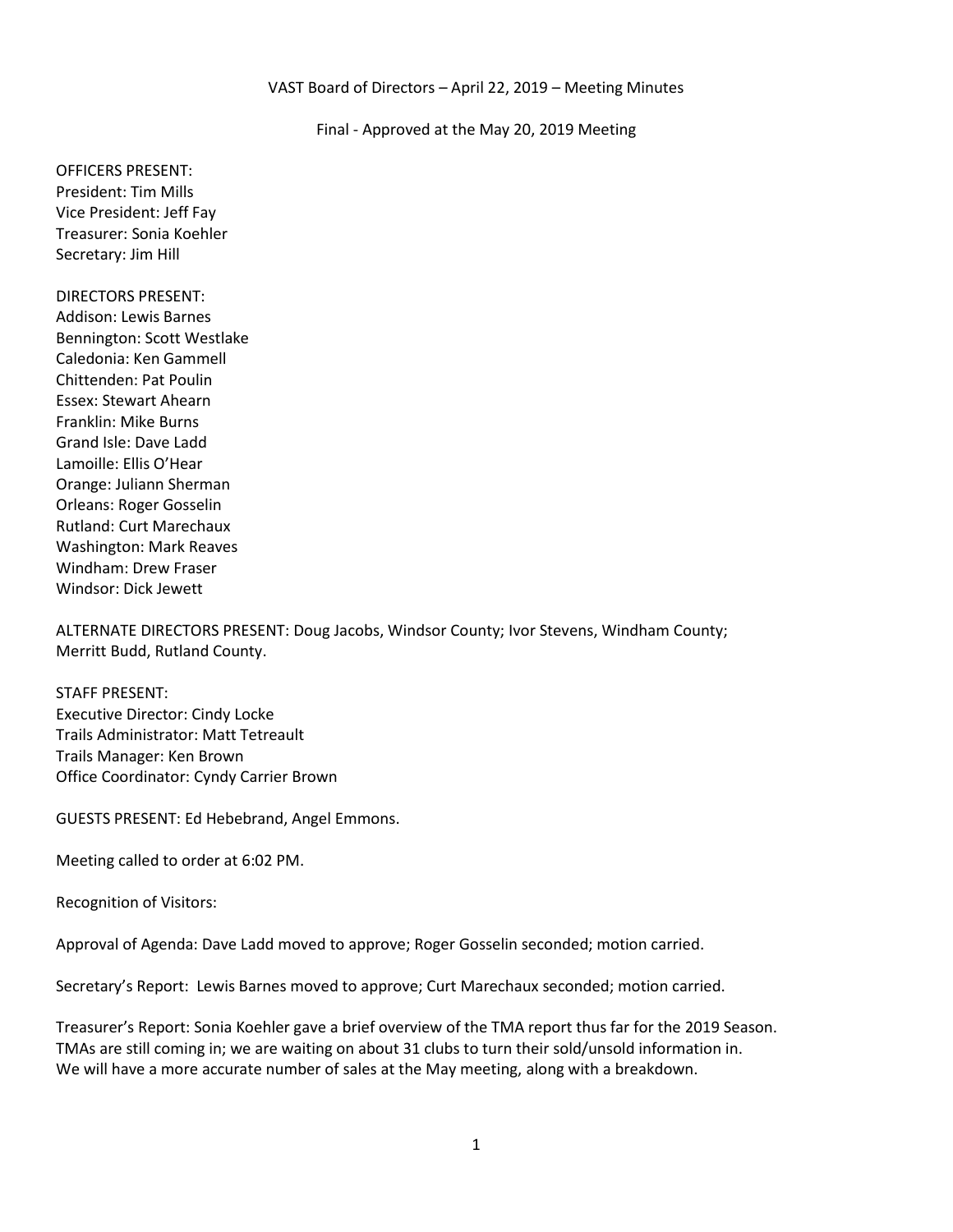Curt Marechaux moved to approve the Treasurer's Report; Mark Reaves seconded, motion carried.

# LVRT Status

 Ken Brown – Not much has changed from last month. Munson is working on the project in Sheldon; ditching, installing rails on the bridge.

## New Business

• Lifetime Award – Curt Marechaux was approached by a member of the Tweed Valley Travelers to consider a lifetime award for Dot Williamson. Curt provided a write up from the club member.

Curt Marechaux moved to approve the lifetime membership; Lewis Barnes seconded, motion carried.

# Workers Comp

- Mark Reaves I was approached by one of the clubs to look at worker's compensation insurance. All other clubs in our county do not pay any of our groomers, so we don't feel that we need this. A person from the insurance group was supposed to be here tonight, but was not able to attend. He did provide some written information for our review.
- Cindy Locke The only way VAST could do workman's comp insurance would be to have all of them as employees of VAST.
- Ken Gammell made a motion to table this item until next month when we have had more time to review the material; Mark Reaves seconded.
- After discussion, Ken Gammell rescinded his motion; Mark Reaves withdrew his second.
- Roger Gosselin We have a workman's comp policy. We have an officer that grooms for us; he had to sign a waiver in order to groom. When I was the VP of the club, I would had to have either resigned from the position or signed the waiver. I didn't want to sign the waiver, so I resigned. The last thing we wanted to do was make 6 of them employees, but there was nothing we could do unless we stopped paying them.
- Believe it or not, people rely on their grooming salary.

# County 911 Maps

- Cindy Locke Orleans County did their maps and booklet and other counties have reached out to Ken Brown to do the same for their county.
- We are thinking of having them available maybe late summer or fall when we do the new map this year, so we will coincide with that.
- Roger Gosselin There are 15 districts within Orleans County, the map done for Orleans Cty was a district map.
- Ken Brown The cost of the binder done for Orleans county was \$30 for a binder / laminated sheets.
- Cindy Locke We have a local printer that I think will give us a good deal on doing these.
- Roger Gosselin We'd like to provide copies to the fire departments, police departments and state police.

## **Other**

- Tim Mills How are log sheets coming in?
- Matt Tetreault They are about 85% in.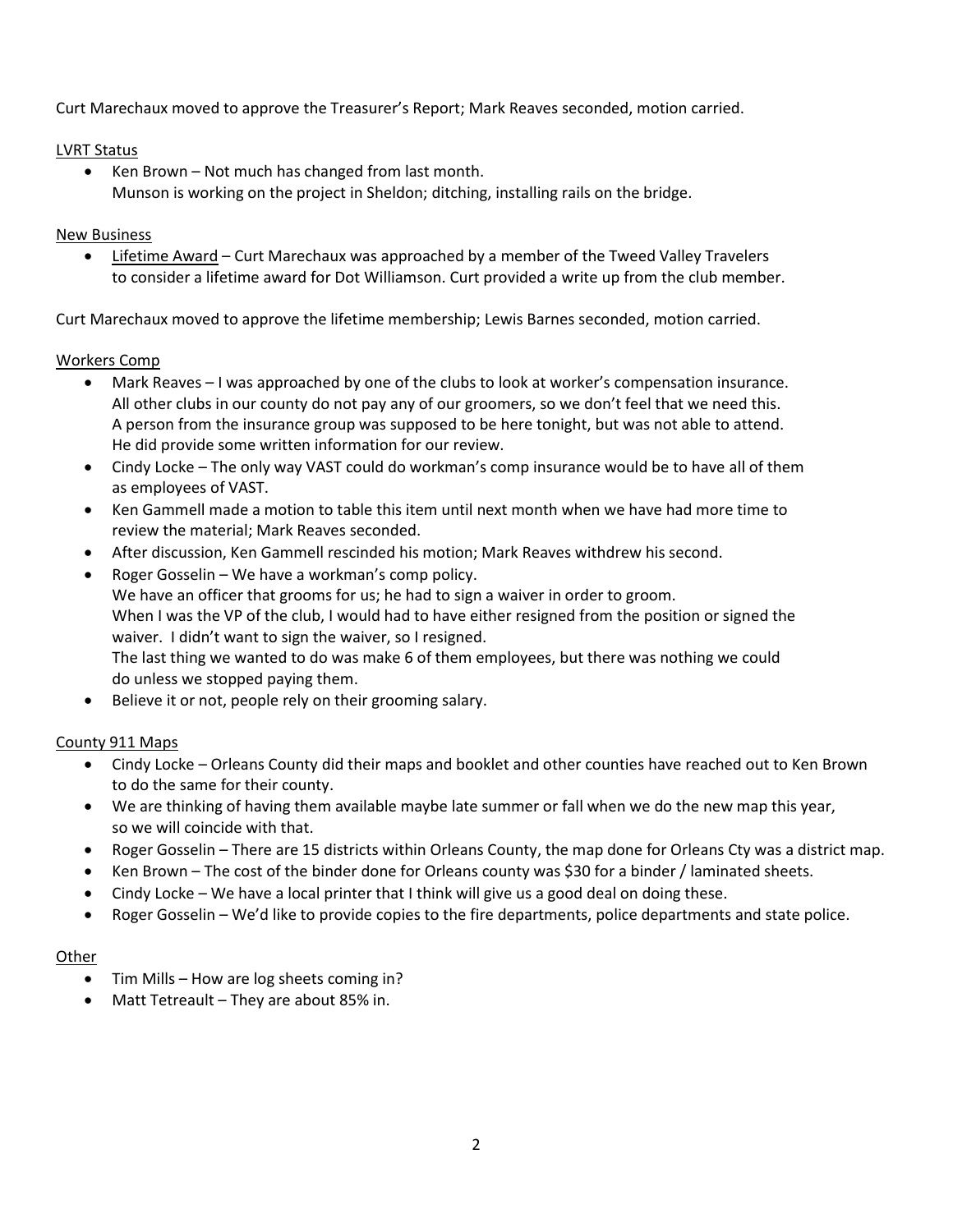# Committee Reports

## NE Chapter

- Pat Poulin The issue at the chapter level right now is we are spending more money on giving out scholarships than we are bringing in.
- We will be raising dues to \$200.
- NH and Maine are raising their dues next year (\$100) and will be going up again in 2021 (\$120).

### Multi Use

- Roger Gosselin I am no longer the chair of this Committee. Cindy Locke has found a replacement.
- Gary Nolan will now serve as the Chair. He is on the Board of VASA; serves on the Vermont Governor's Snowmobile Council so I think he will be a good person for this position.
- Roger did a great job getting this started.

## Awards & Nominating

• Tim Mills - Meeting coming up in May.

## Annual Meeting

Ken Gammell – Everything is coming along great. We have lots of good vendors coming.

## Finance Committee

- Cindy Locke The Scholarship fund has about \$211,000. The CD expired so we pulled the money out and are looking at options for this money. It is currently in our General Fund checking account.
- Jeff Fay What we are suggesting is to split the funds; \$100,000 to a moderate investment portfolio and then take the balance and put it into a high yield CD.
- Leave enough available for a few years of scholarships.
- We have a rough proposal from a bank; we are investigating other options.
- Do we want to think about changing the amount of scholarships given, the number given out.
- Mark Reaves I don't have a problem with investing it, but I would lower the expectations for it.
- Get into an institutional index fund. There is a short term need for the money, so we need to be careful.
- Cindy Locke We have talked to an investment company, through a bank.
- Scott Westlake Merrill Lynch, gets about 10%, readjusts your account every 90 days.
- Dick Jewett What role is the awards committee going to have deciding if we change how much we give to scholarship recipients?
- Tim Mills As a committee you can talk about recommendations and then the Board will decide.

Lewis Barnes made a motion to have the committee come back with options so we can discuss at the next BOD; Curt Marechaux seconded; motion carried.

 Cindy Locke – Would the BOD like this person to come in and discuss this at the next BOD meeting? Yes, the Board would like that.

## Long Range Planning

Mark Reaves – We are finalizing housing, the agenda, etc., for the Leadership Summit.

## Trails

- $\bullet$  Jeff Fay There is a meeting coming up at 1:00 on May 18<sup>th</sup> after the construction seminar.
- Will be discussing grooming contracts, mileage additions, etc.